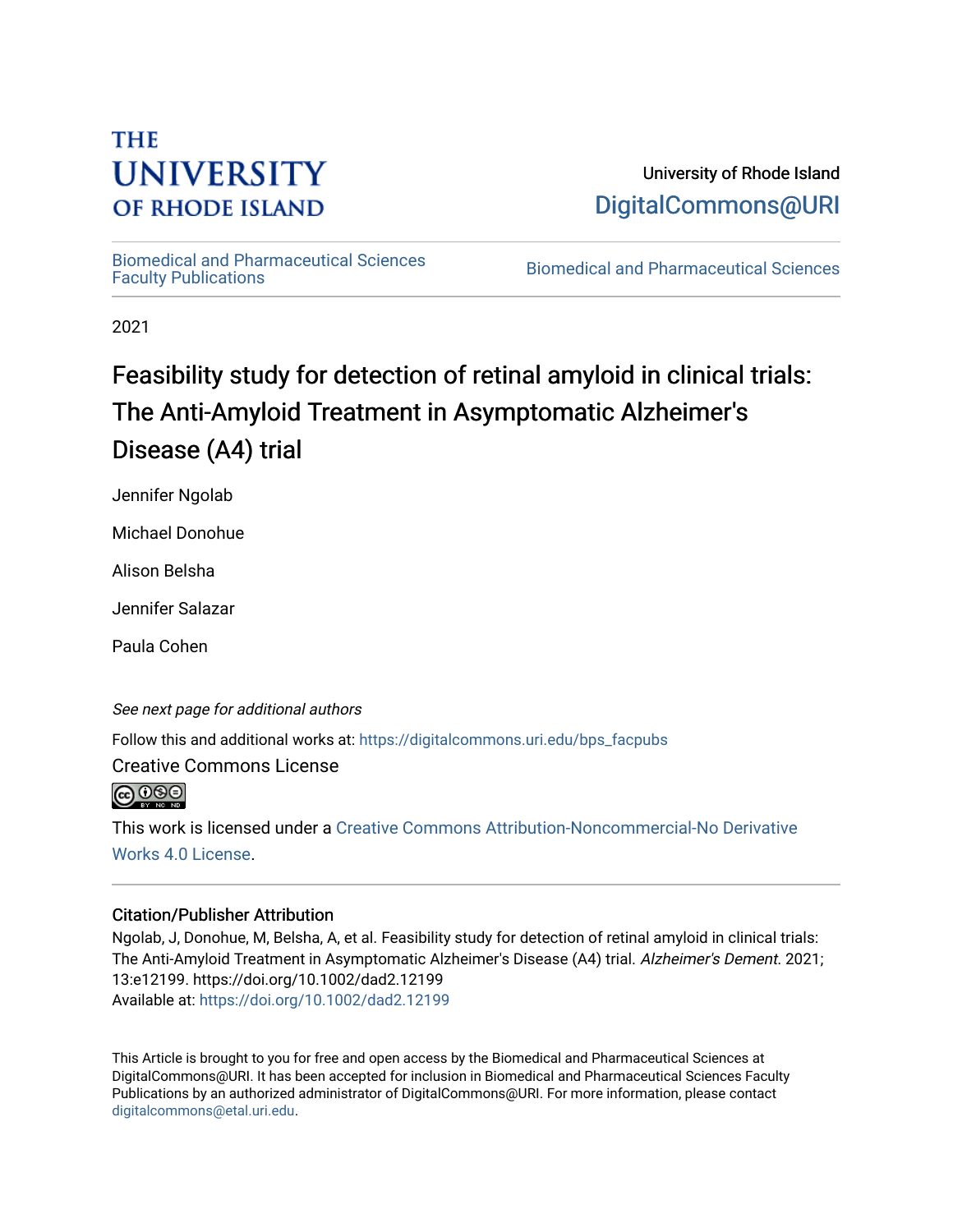## Authors

Jennifer Ngolab, Michael Donohue, Alison Belsha, Jennifer Salazar, Paula Cohen, Sandhya Jaiswal, Veasna Tan, Devon Gessert, Shaina Korouri, Neelum T. Aggarwal, Jessica Alber, Ken Johnson, Gregory Jicha, Christopher van Dyck, James Lah, Stephen Salloway, Reisa A. Sperling, Paul S. Aisen, Michael S. Rafii, and Robert A. Rissman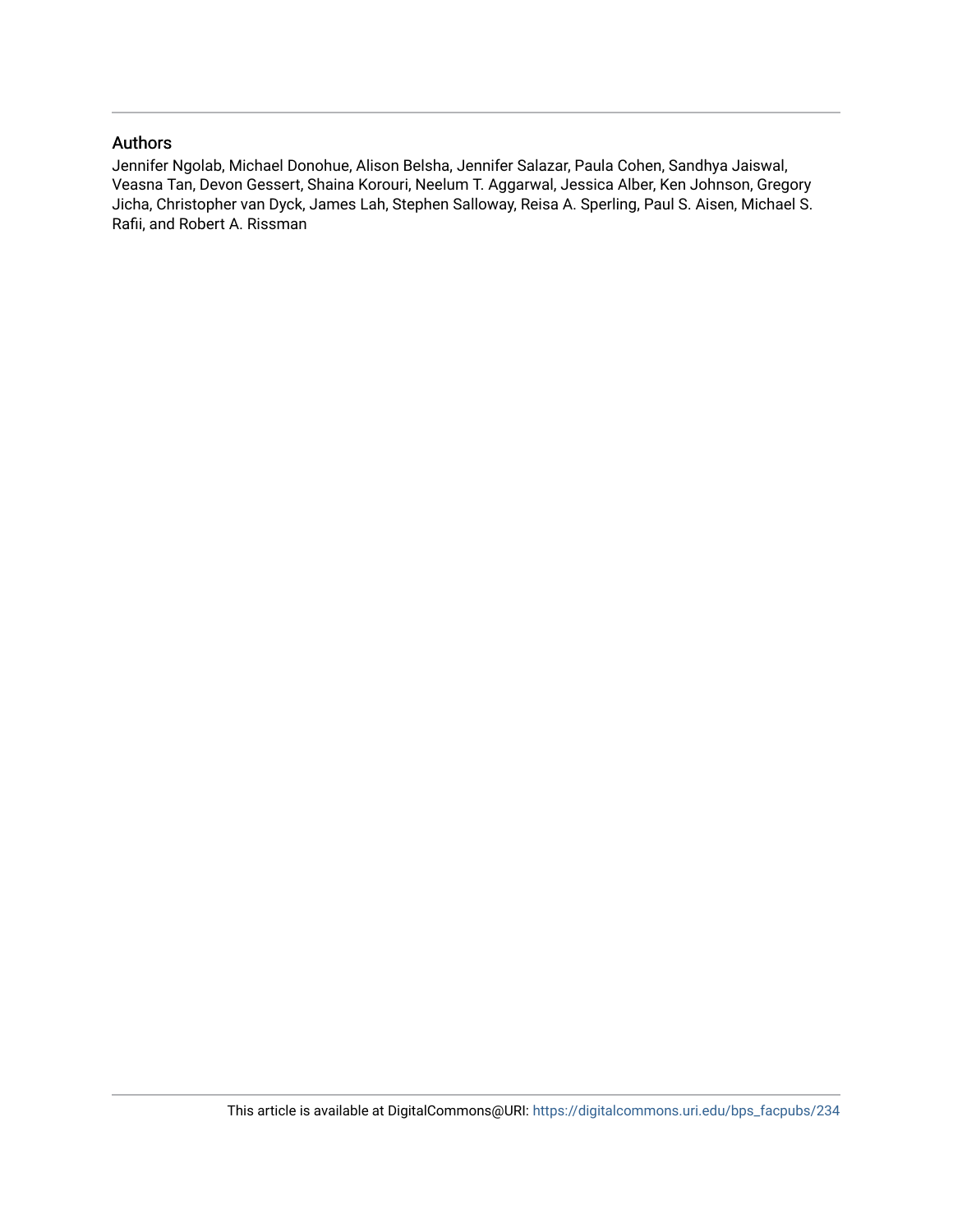## **RESEARCH ARTICLE**



# **Feasibility study for detection of retinal amyloid in clinical trials: The Anti-Amyloid Treatment in Asymptomatic Alzheimer's Disease (A4) trial**

| Jennifer Ngolab <sup>1</sup>   Michael Donohue <sup>2</sup>   Alison Belsha <sup>2</sup>   Jennifer Salazar <sup>2</sup>      |
|-------------------------------------------------------------------------------------------------------------------------------|
| Paula Cohen <sup>2</sup>   Sandhya Jaiswal <sup>2</sup>   Veasna Tan <sup>2</sup>   Devon Gessert <sup>2</sup>                |
| Shaina Korouri <sup>1</sup>   Neelum T. Aggarwal <sup>3</sup>   Jessica Alber <sup>4</sup>   Ken Johnson <sup>5</sup>         |
| Gregory Jicha <sup>6</sup>   Christopher van Dyck <sup>7</sup>   James Lah <sup>8</sup>   Stephen Salloway <sup>9</sup>       |
| Reisa A. Sperling <sup>10</sup>   Paul S. Aisen <sup>2</sup>   Michael S. Rafii <sup>2</sup>   Robert A. Rissman <sup>1</sup> |

<sup>1</sup> Department of Neurosciences, San Diego, School of Medicine, University of California, La Jolla, California, USA

<sup>3</sup> Department of Neurological Sciences and the Rush Alzheimer's Disease Center, Rush University Medical Center, Chicago, Illinois, USA

<sup>4</sup> George & Anne Ryan Institute for NeuroscienceUniversity of Rhode Island, Kingston, Rhode Island, USA

<sup>5</sup> NeuroVision Imaging Inc, Sacramento, California, USA

- <sup>6</sup> Department of Neurology & the Sanders-Brown Center on Aging, University of Kentucky College of Medicine, Lexington, Kentucky, USA
- <sup>7</sup> Alzheimer's Disease Research Unit, Departments of Psychiatry, Neurology, and Neuroscience, Yale School of Medicine, New Haven, Connecticut, USA
- 8 Department of Neurology, Emory Goizueta Alzheimer's Disease Research Center, Emory University School of Medicine, Atlanta, Georgia, USA
- <sup>9</sup> Memory and Aging Program, Butler Hospital, Providence, Rhode Island, USA

<sup>10</sup> Center for Alzheimer Research and Treatment, Brigham and Women's Hospital Massachusetts General Hospital, Boston, Massachusetts, USA

#### **Correspondence**

Robert A. Rissman, Department of Neurosciences, UCSD School of Medicine, 9500 Gilman Drive,MTF 309,M/C 0624, La Jolla, CA 92093-0624, USA. Email: [rrissman@health.ucsd.edu](mailto:rrissman@health.ucsd.edu)

#### **Funding information**

NIH/NIA, Grant/Award Numbers: AG062429, AG018440, AG010483, AG063689; Alzheimer's Association; Eli Lilly and Company: NeuroVision Inc.: Accelerating Medicines Partnership; GHR Foundation; Morton Plant Mease Foundation; an anonymous foundation and additional private donors

#### **Abstract**

**Introduction:** The retina and brain exhibit similar pathologies in patients diagnosed with neurodegenerative diseases. The ability to access the retina through imaging techniques opens the possibility for non-invasive evaluation of Alzheimer's disease (AD) pathology. While retinal amyloid deposits are detected in individuals clinically diagnosed with AD, studies including preclinical individuals are lacking, limiting assessment of the feasibility of retinal imaging as a biomarker for early-stage AD risk detection. **Methods:** In this small cross-sectional study we compare retinal and cerebral amyloid in clinically normal individuals who screened positive for high amyloid levels through positron emission tomography (PET) from the Anti-Amyloid Treatment in Asymptomatic Alzheimer's Disease (A4) trial as well as a companion cohort of individuals who exhibited low levels of amyloid PET in the Longitudinal Evaluation of Amyloid Risk and Neurodegeneration (LEARN) study. We quantified the number of curcumin-positive fluorescent retinal spots from a small subset of participants from both studies to determine retinal amyloid deposition at baseline.

This is an open access article under the terms of the [Creative Commons Attribution-NonCommercial-NoDerivs](http://creativecommons.org/licenses/by-nc-nd/4.0/) License, which permits use and distribution in any medium, provided the original work is properly cited, the use is non-commercial and no modifications or adaptations are made. © 2021 The Authors. *Alzheimer's & Dementia: Diagnosis, Assessment & Disease Monitoring* published by Wiley Periodicals, LLC on behalf of Alzheimer's Association

<sup>&</sup>lt;sup>2</sup> Alzheimer's Therapeutic Research InstituteUniversity of Southern California, San Diego, California, USA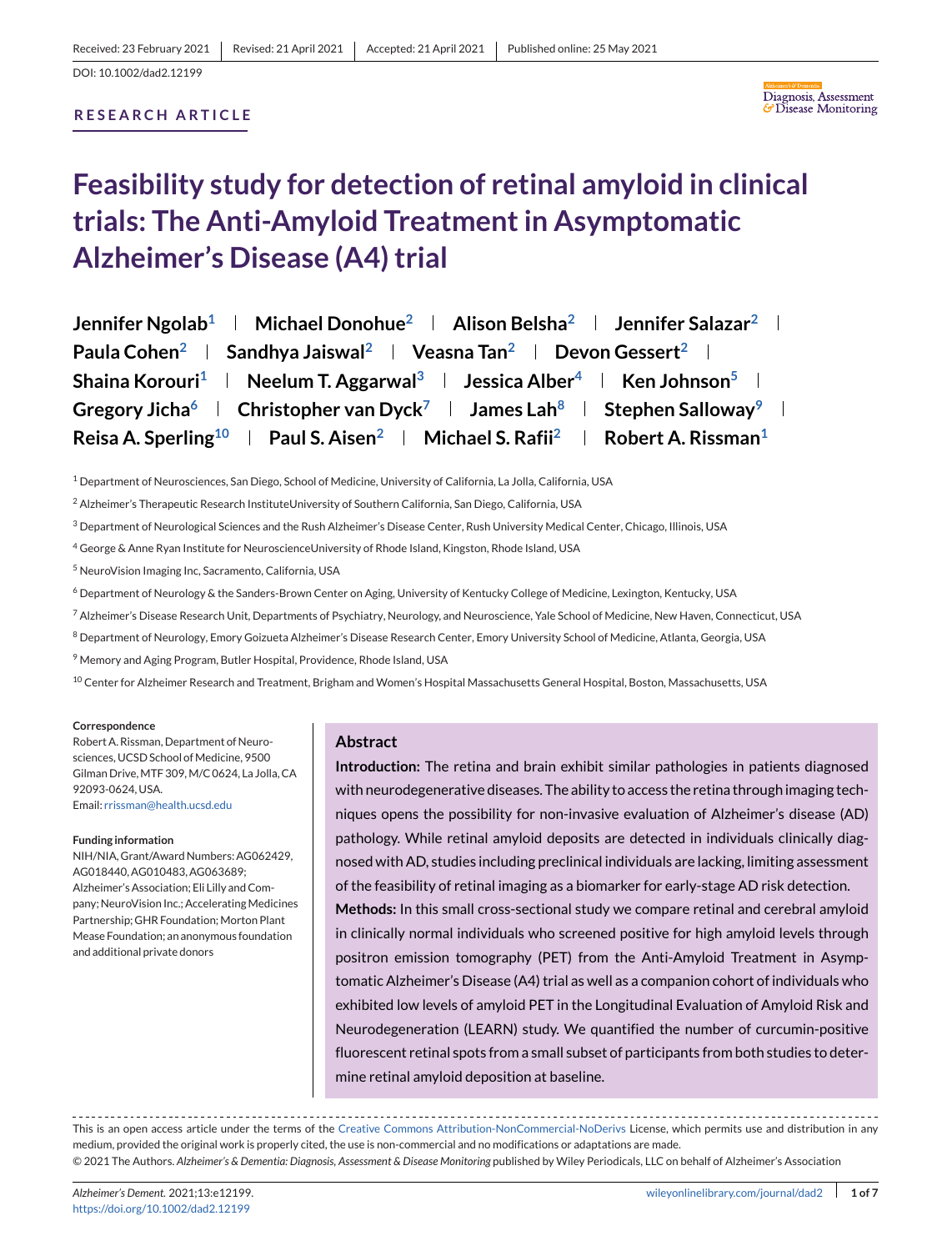**Results:** The four participants from the A4 trial showed a greater number of retinal spots compared to the four participants from the LEARN study.We observed a positive correlation between retinal spots and brain amyloid, as measured by the standardized uptake value ratio (SUVr).

**Discussion:** The results of this small pilot study support the use of retinal fundus imaging for detecting amyloid deposition that is correlated with brain amyloid PET SUVr. A larger sample size will be necessary to fully ascertain the relationship between amyloid PET and retinal amyloid both cross-sectionally and longitudinally.

#### **KEYWORDS**

Alzheimer's disease, amyloid, NeuroVision, positron emission tomography, retina, retinopathy

## **1 INTRODUCTION**

Biomarker developments have focused on detecting abnormal cerebral amyloid deposition at the preclinical stage of Alzheimer's disease (pAD). Identifying amyloid-positive asymptomatic subjects is critical for efforts designed to intervene in  $pAD$  therapeutically.<sup>[1](#page-8-0)</sup> Even at this early preclinical stage, subtle cognitive decline is observed. Currently approved pAD biomarkers include amyloid-ligand positron emission tomography (PET) and cerebrospinal fluid (CSF) amyloid levels; both approaches have been used to identify individuals with preclinical and later-stage AD. The widespread use of such tests is limited currently due to the expense and invasiveness of such testing. The development of additional low-cost, non-invasive biomarkers to detect pAD pathologic changes is a priority in the field.

Coined the "window to the brain," the retina can develop similar pathologic features to those seen in the brain in neurodegenerative disease states, as they both originate from the same embryonic precursors.[2](#page-8-0) Standard clinical retinal assessments in patients with neurodegenerative diseases, including AD, have shown alterations in the retinal tissue and vasculature, supporting this contention. $3$ Multiple AD retinal imaging studies with clinically diagnosed patients have found AD-mediated retinal changes, such as retinal neuronal layer thinning and vascular alterations, through optical coherence tomography (OCT).[4](#page-8-0) Studies in preclinical populations also observed retinal neuronal layer reduction associated with other biomarkers such as CSF amyloid and amyloid-PET. $5,6$  In summary, these studies imply that the retina is susceptible to neurodegeneration in the AD state.

In addition to retinal thinning, AD-associated pathology such as extracellular amyloid plaques have been reported in *post mortem* AD retinal tissue through histological analysis.<sup>[7,8](#page-8-0)</sup> As the retina can be monitored in a non-invasive manner, a few studies have sought to detect retinal pathology related to amyloid plaques in real-time through retinal fundal imaging. Retinal inclusion bodies were observed in a population with a family history of AD through BluePeak autofluorescence, with inclusion body surface area increasing as a function of amyloid-PET levels. $9$  Hard drusen, often associated with age-related macular degeneration (AMD), were identified through ultra-widefield

retinal imaging in clinically diagnosed AD individuals and have also been shown to expand over time with disease progression.<sup>[10](#page-8-0)</sup> Amyloid can be contained in drusen, as seen in AMD retinas. $11$  These results imply that retinal deposits associated with amyloid may develop in AD patients. Curcumin, a fluorescent derivative of turmeric, binds to amyloid beta (Aβ) plaques in *post mortem* AD brain tissues.<sup>[12](#page-8-0)</sup> In vivo analysis from the Koronyo lab utilizing fundal imaging in persons pretreated with curcumin supplementation has identified curcuminlabeled deposits in the retinas of patients diagnosed with mild cognitive impairment (MCI) and mild to moderate AD. $8,13$  To date, no other lab has replicated these observations, nor are there any other reports that have conducted retinal imaging studies to detect curcumin-labeled retinal amyloid plaques.

The Anti-Amyloid Treatment in Asymptomatic Alzheimer's Disease (A4) study is an active longitudinal trial including more than 1100 asymptomatic individuals identified using amyloid PET criteria for elevated fibrillar amyloid in the brain. Individuals who "screen-failed" out of the A4 study due to low levels of amyloid PET could opt into the Longitudinal Evaluation of Amyloid Risk and Neurodegeneration (LEARN) study, a longitudinal study running in parallel to the A4 trial that aims to further characterize preclinical AD compared to normal aging.<sup>[14](#page-8-0)</sup> Participants in the LEARN study undergo the same clinical and cognitive tests as their A4 counterparts. While the trial's primary focus is testing the efficacy of an anti-amyloid intervention in a preclinical population, the trial also allows for novel biomarker development that can be supported by correlation with established AD biomarkers.<sup>[15](#page-8-0)</sup> A recent report from the A4 cohort indicated that elevated amyloid PET levels corresponded with lower test performance, family history, and apolipoprotein E (*APOE*) status.[14](#page-8-0)

Upon completing the double-blind portion, participants in the A4 trial can choose to continue treatment in an open-label extension phase, paralleled by extended observational follow-up in the LEARN cohort. The results from this extension will provide enhanced data on longer-term longitudinal outcomes and will further allow an extended period for discovery concerning both established and novel biomarkers for pAD.

The retinal imaging addendum to the A4 trial has three specific aims: (1) to characterize retinal amyloid in subjects with preclinical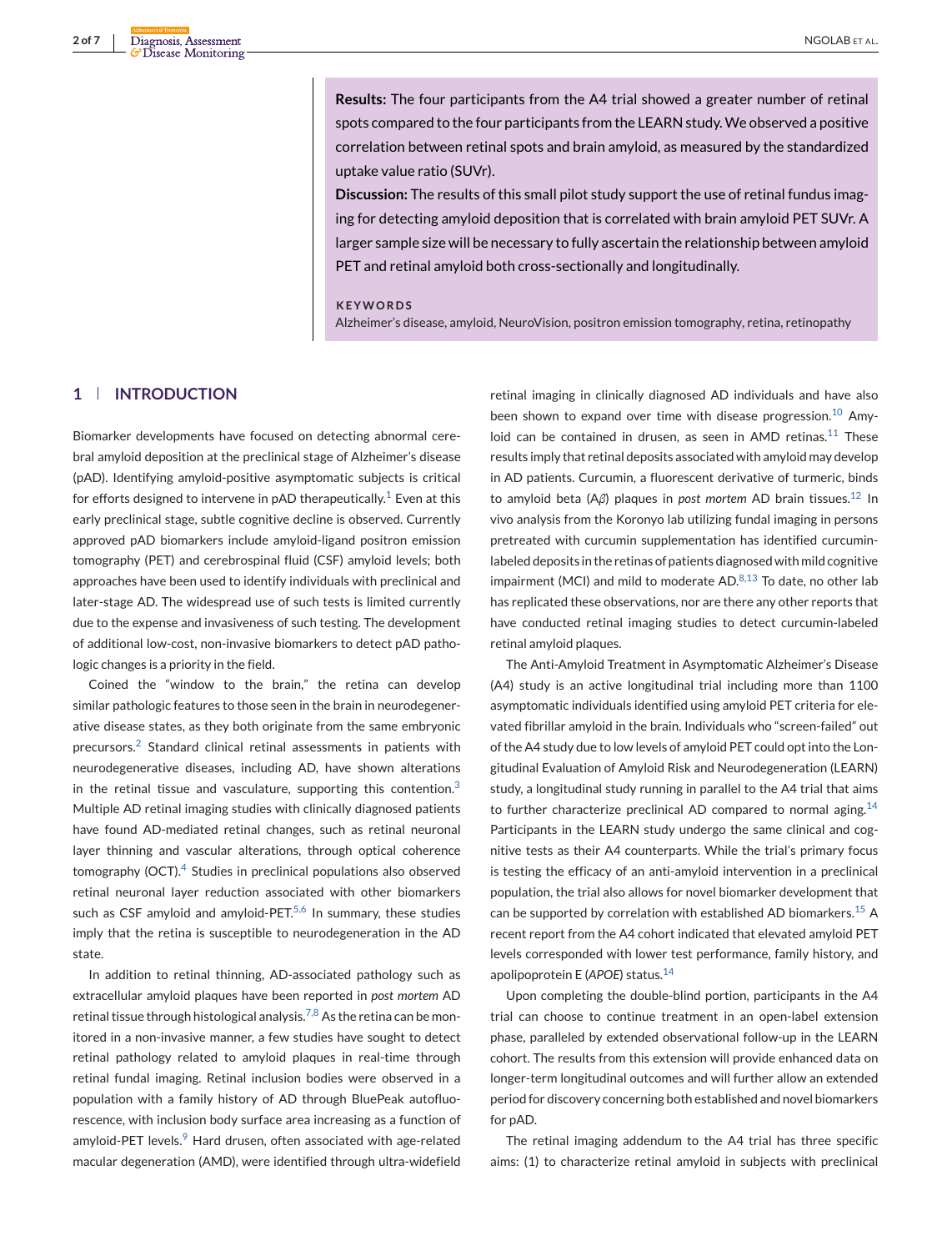AD prior to administration of the experimental treatment provided in the primary A4 study protocol, (2) to characterize the longitudinal trajectory of retinal amyloid in subjects with preclinical AD, and (3) to correlate retinal amyloid with brain amyloid and cognitive change. Approximately 50 A4 study participants across five A4 study sites elected to participate in the retinal imaging component, allowing for a thorough retinal assessment of pAD. Previous studies have used retinal fundus imaging to detect retinal amyloid in mildly cognitively impaired and clinically diagnosed AD patients, which are populations with demonstrated cognitive decline. $8,13,16$  However, few studies have reported using this type of imaging to detect amyloid in the retina before the onset of behavioral and cognitive symptoms. The overall study is actively recruiting more participants from the A4 and LEARN trial to the retinal addendum, but the number of participants in this current study was limited as the retinal imaging addendum was approved when the main trial had started.

This small pilot study aims to (1) determine whether retinal amyloid expression can be detected in preclinical individuals and asymptomatic individuals and (2) ascertain the difference in retinal amyloid expression across individuals with elevated amyloid brain PET. Retinal scans from four A4 and four LEARN participants with similar demographic features were quantified regarding curcumin-laden retinal amyloid expression, and these results were compared to quantitative amyloid brain PET standardized uptake value ratio (SUVr) measurements. These scans were taken before randomization to quantify retinal amyloid at baseline without the influence of solanezumab.

## **2 METHODS**

### **2.1 Study design**

Subjects volunteering for the retinal amyloid imaging addendum were screened into the parent A4 or LEARN study based on amyloid PET results as previously described.<sup>[15](#page-8-0)</sup> In this pilot study, participants with retinal scans prior to randomization were analyzed. Because the retinal imaging addendum was a late addition to the A4 trial, the number of participants in the current study was limited to four. Participants were excluded from the study if they had: any condition that might be harmed by retinal amyloid imaging; an allergy to curcumin; or any other condition that, in the opinion of the principal investigator, warranted exclusion. All participants in this study signed informed consent before participating in the addendum. Eligible participants underwent a baseline retinal amyloid scan after the fourth screening visit and before randomization. The previous published 10-day curcumin loading protocol was modified to a 2-day protocol. Curcumin concentrations in the blood and retinal deposit fluorescent intensity increased after 2 days of curcumin administration; therefore, the prescribed curcumin dose was adjusted to reach the previously reported curcumin concentrations.<sup>[8](#page-8-0)</sup> Participants were instructed to consume 20 g (one packet) of Longvida curcumin twice daily (40 g/day) for 2 days (a total of 80 g) before the site visit and to avoid acidic food and liquid 1 hour before and after each dose to maximize absorption. The Longvida curcumin was mixed into

### **RESEARCH IN CONTEXT**

- 1. **Systematic review**: Studies assaying retinal amyloid through fundus imaging with fluorescent probes have yielded promising results in clinically diagnosed dementia patients. However, to date no studies have used retinal fundus imaging to assess the progression of dementia. The Anti-Amyloid Treatment in Asymptomatic Alzheimer's Disease (A4) trial included a pilot retinal scanning protocol intended to investigate the diagnostic feasibility of retinal imaging for Alzheimer's disease (AD). In this pilot cross-sectional study, we analyzed retinal scans taken from four amyloid positron emission tomography (PET)-positive individuals and four amyloid PET-negative individuals for curcumin-labeled retinal deposits.
- 2. **Interpretation**: We observed more retinal amyloid curcumin-labeled fluorescently positive deposits in four individuals with elevated amyloid PET levels compared to four individuals with low levels of amyloid PET. While a larger sample is necessary to establish the value of retinal amyloid for predicting amyloid PET or other methods of identifying the pathology of AD, our data suggest that amyloid is prevalent in the retinas of preclinical AD individuals.
- 3. **Future directions**: Continuous retinal sampling of the A4 amyloid PET-positive population and Longitudinal Evaluation of Amyloid Risk and Neurodegeneration (LEARN) amyloid PET-negative population is necessary to fully assess the potential diagnostic applications of this approach to retinal imaging. Future studies focusing on the pathophysiology of the retinas of AD patients would inform the biological conditions required to form retinal amyloid deposits.

a liquid nutritional supplement such as Ensure and taken on an empty stomach. Although Aβ plaques exhibit blue light autofluorescence,<sup>[17,18](#page-8-0)</sup> curcumin binding to amyloid in vivo may increase the fluorescent signature, serving as a contrast reagent to highlight suspected retinal amyloid deposits. Previous studies have validated the use of Longvida curcumin as an in vivo tracer for retinal amyloid detection. $8,19$  On the day of the retinal scanning session, individuals received one drop of 1% tropicamide and 2.5% phenylephrine in each eye and then sat in a darkened room until their pupils were dilated greater than 3.5 mm. Corrective lenses, such as spectacles or contact lenses, were removed during the examination to prevent reflection artifacts from obscuring the retinal scan. The RETIA 2 imaging system (EyeCare) is a Food and Drug Administration (FDA)-approved confocal scanning ophthalmoscope equipped to detect the fluorescence characteristics of curcumin in addition to naturally occurring fluorophores in the retina by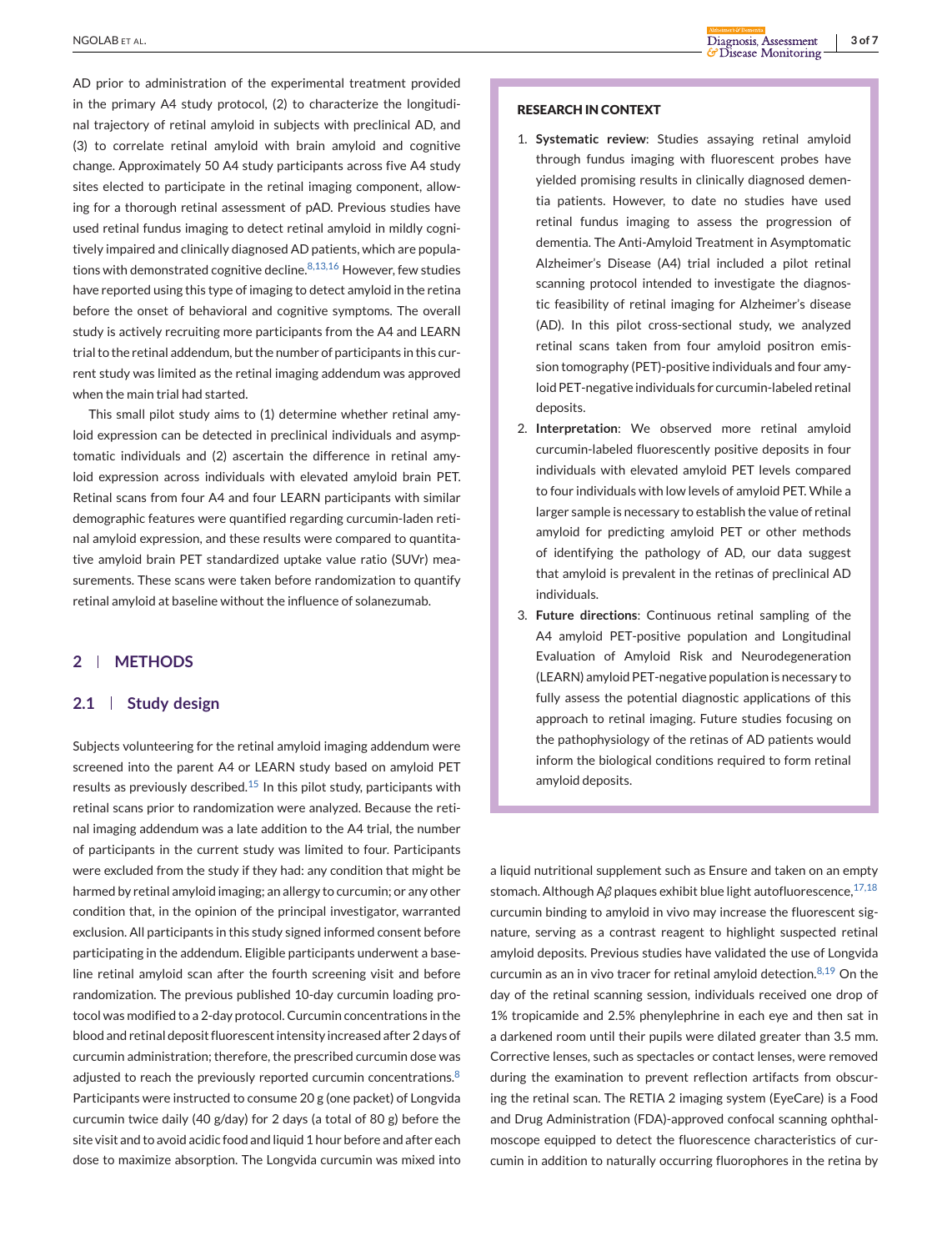exciting with blue light at 450 nm and collecting emitted light above 500 nm.<sup>[20](#page-8-0)</sup> Both eyes were scanned from each participant at the visit except in the case of cataracts impeding proper visualization of the retina. A minimum of six autofluorescent images was taken at three points in the central and superior regions of the retina, for a total of 18 autofluorescent images per region. An image was taken every 5 seconds to account for LED cycle time and a minimum of 90 seconds spent imaging each region. The superior regions are more likely to contain amyloid deposits, as demonstrated in the histologic evidence.<sup>[6](#page-8-0)</sup> The A4 retinal imaging study is a subset of the parent A4 study; therefore, amyloid PET SUVr levels and thresholds were determined as previously described.[14](#page-8-0)

#### **2.2 Sites**

The A4 retinal imaging protocol was conducted across five A4 sites. Participants in this particular pilot study were pooled from the University of Kentucky and Butler Hospital Memory and Aging sites.

#### **2.3 Retinal image analysis**

Retinal image analysis was performed as previously described. $13,16$ Briefly, the set of retinal images was processed through an automated proprietary image analysis software system (NeuroVision Imaging, Inc.). The software algorithmically determined the quality of each set of retinal images, taking into account focus, contrast, variations in illumination, eye motion, obstruction, and fixation. The eight highestscoring images from each set were further processed for quantification of retinal spots, referred to as spot count, as described previously.  $13,16$ A design of experiments exercise aiming to maximize measurement repeatability recognized that eight images were optimal using an 18 image study.

## **2.4 Statistical analysis**

Total spot count, amyloid PET SUVr, and age were summarized as medi-ans and ranges and organized by amyloid positivity status.<sup>[14](#page-8-0)</sup> The association between spot counts and amyloid PET SUVr was visualized with scatter plots, with separate linear regression trend lines for the left and right eyes and for the bilateral average of spot counts. The association between bilateral spot counts and amyloid PET SUVr was assessed using Pearson's correlation coefficient and its 95% confidence interval (CI). Spot counts were plotted by amyloid PET positivity status, and the difference in means between amyloid groups was provided along with the 95% CI. When spot counts from one eye were missing, the bilateral average from the other eye was used as the observed value. We also modeled bilateral spot counts using a linear mixed-effect (LME) model in which we included participant-specific random intercepts. $21$ We considered two models: the first with a fixed effect for amyloid PET SUVr and the second with fixed effects for amyloid PET SUVr and side (left vs. right eye). We use the Akaike information criterion (AIC) to select the preferred model.

#### **3 RESULTS**

Retinal scans from four participants in the A4 trial taken prior to randomization, along with four retinal scans from participants with similar demographics in the LEARN retinal imaging trial were analyzed. Participant information, amyloid PET SUVr, retinal spot counts, and *APOE* status are presented in Table [1.](#page-6-0) Right eye spot counts were missing for one amyloid-positive individual due to cataracts. In addition, the right eye scans of one amyloid-negative individual failed the quality check and were excluded from the analysis. Therefore, a total of 14 eyes were processed, 7 from each cohort. Equal numbers of female ( $n = 4$ ) and male ( $n = 4$ ) participants from the two cohorts were included in this pilot study. The minimum age was 65, the maximum age was 74, and the median age was 69 years. Two amyloid-positive individuals had an *APOE* genotype *ε*3/*ε*4, and the remaining two had *APOE ε*3/*ε*3 and *APOE ε*2/*ε*3. All amyloid-negative individuals had an *APOE ε*3/*ε*3 genotype. Individuals with SUVr values above 1.15 were designated amyloidpositive (median: 1.21, minimum: 1.16, maximum: 1.34), as previously described.[14,22](#page-8-0) In contrast, the amyloid-negative individuals' SUVr values were below 1.15 (minimum: 0.90, maximum: 1.13, median: 1.01).

To evaluate the association between brain amyloid levels and retinal amyloid, we plotted retinal spot count against the SUVr values from all eight individuals. Total retinal spots varied between eyes in the same individual (Figure [1A\)](#page-7-0). Both sides exhibited an increase in the number of spots that coincided with higher SUVr levels. The range of spot counts between eyes within a subject increased in individuals with SUVr values over 1.20, suggesting unequal amyloid expression in each retina. However, it is unclear if retinal amyloid accumulation favored a particular side (Figure [1B\)](#page-7-0). Bivariate analysis indicated a modest positive association between SUVr values and total retinal spots (Pearson's r: 0.65, 95% CI: –0.093, 0.930; Figure [1C\)](#page-7-0). Amyloid PET-negative individuals had fewer total spots (difference in means: –538, 95% CI: – 979 to -97) compared to amyloid PET-positive individuals (Figure [1D\)](#page-7-0). Furthermore, the range of the number of spots was greater for amyloid PET-positive individuals compared to amyloid PET-negative individuals. To account for the variance between samples, we implemented a LME $^{21}$  $^{21}$  $^{21}$  model in which we included subject-specific random intercepts. In addition to a fixed effect for amyloid PET SUVr, we also considered a fixed-effect covariate for side (left vs. right eye). The AIC preferred the model without the effect for side (AIC 189.6 vs. 191.6), which estimated the effect of amyloid PET SUVr to be 1611.5 spots per SUVr (95% CI –248.2 to 3471.1). The results from the LME are consistent with the ordinary least squares trend line and Pearson correlation shown in Figure [1C](#page-7-0) derived from bilateral averages (1608.1 spots per SUVr, 95% CI –246.2 to 3462.3).

## **4 DISCUSSION**

We provide evidence in this feasibility study that implies that retinal amyloid can be detected in the preclinical stage of AD and that such retinal pathology is associated with amyloid PET SUVr (Figure [1\)](#page-7-0). All four individuals from the A4 trial exhibited more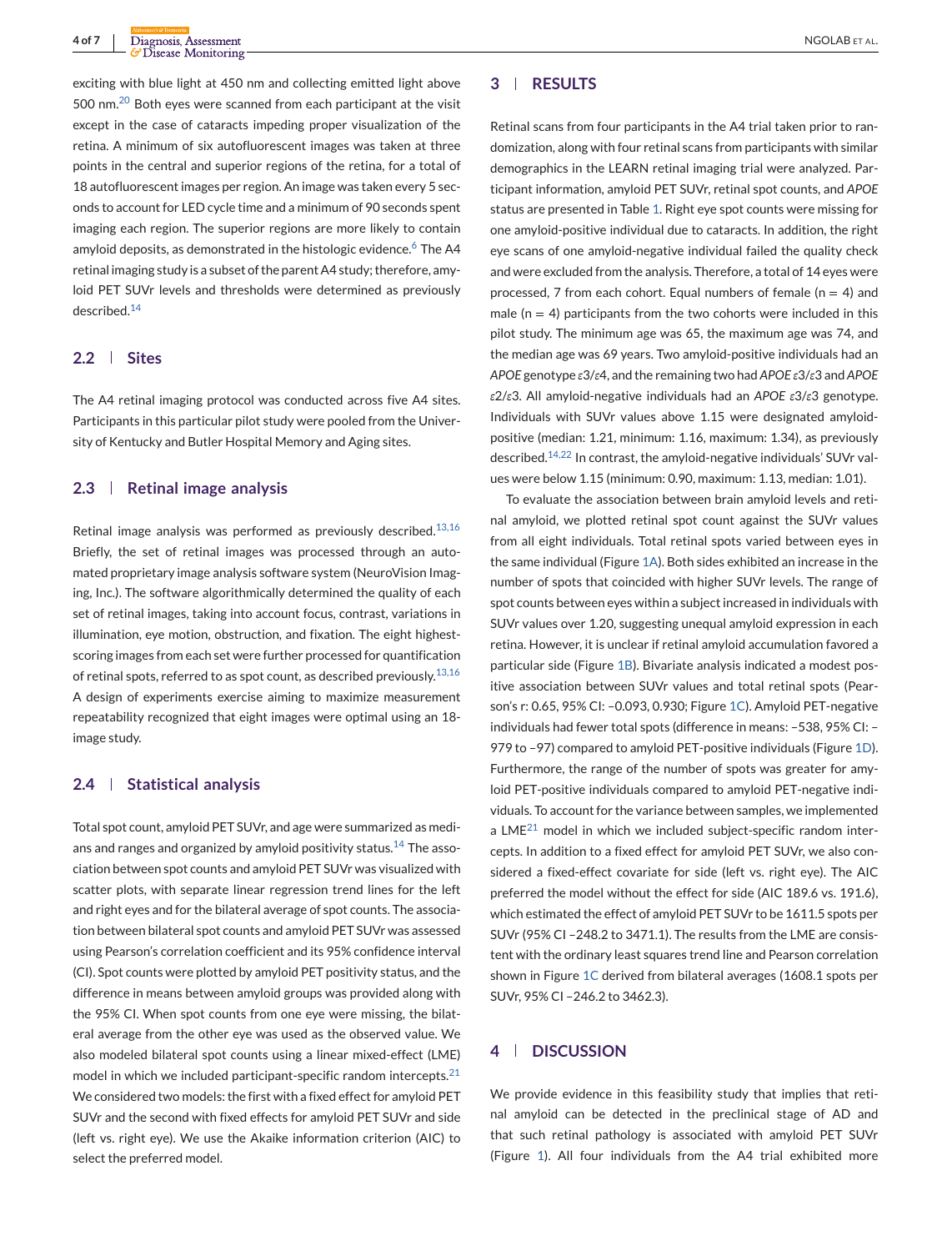<span id="page-6-0"></span>**TABLE 1** Demographics of eight individuals from the A4 and LEARN retinal imaging cohorts

|                            | Amyloid- $(N = 4)$   | Amyloid + $(N = 4)$   | Total ( $N = 8$ )     |
|----------------------------|----------------------|-----------------------|-----------------------|
| Amyloid PET SUVr           |                      |                       |                       |
| Median (range)             | 1.01(0.90, 1.13)     | 1.21(1.16, 1.34)      | 1.15(0.90, 1.34)      |
| Sex                        |                      |                       |                       |
| Female                     | $2(50.0\%)$          | $2(50.0\%)$           | 4 (50.0%)             |
| Male                       | $2(50.0\%)$          | $2(50.0\%)$           | $4(50.0\%)$           |
| Age at consent             |                      |                       |                       |
| Median (range)             | 69 (65, 74)          | 69 (65, 72)           | 69 (65, 74)           |
| <b>APOE</b>                |                      |                       |                       |
| $\epsilon$ 2/ $\epsilon$ 3 | $0(0.0\%)$           | $1(25.0\%)$           | 1(12.5%)              |
| $\epsilon 3/\epsilon 3$    | 4 (100.0%)           | $1(25.0\%)$           | 5(62.5%)              |
| $\epsilon 3/\epsilon 4$    | $0(0.0\%)$           | $2(50.0\%)$           | $2(25.0\%)$           |
| Spot count                 |                      |                       |                       |
| Median (range)             | 245.0 (178.5, 301.5) | 750.2 (473.0, 1149.0) | 387.3 (178.5, 1149.0) |

Spot count values are the bilateral average of both eyes when data from both eyes are available.

Abbreviations: A4, Anti-Amyloid Treatment in Asymptomatic Alzheimer's Disease; *APOE*, apolipoprotein E; LEARN, Longitudinal Evaluation of Amyloid Risk and Neurodegeneration; PET, positron emission tomography; SUVr, standardized uptake value ratio.

curcumin-positive spots in the retina compared to individuals from the LEARN trial, suggesting that a discernable difference exists between the two groups (Table 1). Previous studies into curcumin-labeled amyloid in the retina have studied clinically diagnosed individuals that exhibit cognitive deficits as early as MCI $<sup>8,10</sup>$  $<sup>8,10</sup>$  $<sup>8,10</sup>$  while retinal studies of</sup> preclinical cohorts have observed retinal inclusion bodies.<sup>[9](#page-8-0)</sup> Our pilot study of the A4 retinal imaging prospective study extends the application of curcumin labeling, demonstrating that elevated levels of retinal curcumin-positive spots can be detected in amyloid PET-positive asymptomatic individuals. We aim to provide data in our feasibility study that can be used to design robust and well-powered retinal imaging studies.

OCT is the most common imaging modality used to study the AD patient retinas due to its widespread clinical use and availability, allowing a quantitative measure of retinal layer characteristics in real time. Although the degeneration of specific retinal layers has been suggested to reflect cortical atrophy in a single study, $23$  other studies have observed no significant association with AD-mediated neurodegeneration.[24](#page-8-0) Fundus imaging, while lacking axial resolution and potentially requiring contrast reagents, as in the present study, provides topological information about potential amyloid plaque accumulation that may be associated with brain amyloid accumulation.

Curcumin binds to amyloid in vivo and has been used as a contrast reagent to identify amyloid deposits in the retina of individuals diagnosed with MCI as well as mild to moderate AD.[8,13](#page-8-0) While the total spots quantified in the Koronyo et al. study are lower than what is presented in our studies, this may be due to the use of different retinal imaging systems and quantification methods. $8$  The algorithmmediated analysis in the current study allows for unbiased, automated quantification of the retinal scans, reducing the likelihood of regional selection biases, inter-site and scan variability, and allowing for a standardized retinal amyloid quantification process. A recent retinal study using a similar retinal fundus imaging system reported a region-specific increase of retinal spots in individuals diagnosed with MCI and AD, suggesting regional amyloid deposition may indicate dis-ease progression.<sup>[13](#page-8-0)</sup> The software used in this study is proprietary and may not be readily accessible, which may limit the feasibility of this study. However, a retinal imaging system's costs may be relatively small compared to the costs and infrastructure of PET imaging. Our curcumin loading protocol also differs from the Koronyo et al. study as we decreased the number of days required to take curcumin and compensated by increasing the amount of curcumin administered. While curcumin amounts were based on the 2017 Koronyo et al. study, a blood pharmacokinetic study would further confirm previous observations. Future studies should also include such analysis in their protocol. However, in vivo retinal curcumin labeling has confirmed amyloid deposits in the retina but is not essential for amyloid detection. Blue-light autofluorescence imaging without a contrast reagent was sufficient in detecting retinal amyloid deposits.<sup>[9](#page-8-0)</sup> Contrast reagentfree quantification of retinal amyloid is currently under development, which may provide a more accessible method for retinal detection of pAD.

This study's limitations include small sample sizes and the fact that scans were obtained from different retinal imaging devices (albeit the same system) at different test sites. Due to the potential effects of solanezumab study treatment on amyloid PET SUVr and retinal spot counts, only participants with retinal scans prior to randomization were included in this study. Other factors such as cataracts and image quality further reduced the total number of eyes analyzed.While some of these variables are unavoidable, these issues must be considered in future studies when recruiting for a retinal imaging study. Advance screening of participants for potential cataracts before imaging would ensure that data are retrieved from both eyes. However, we believe that retinal trends are apparent and demonstrate a discernable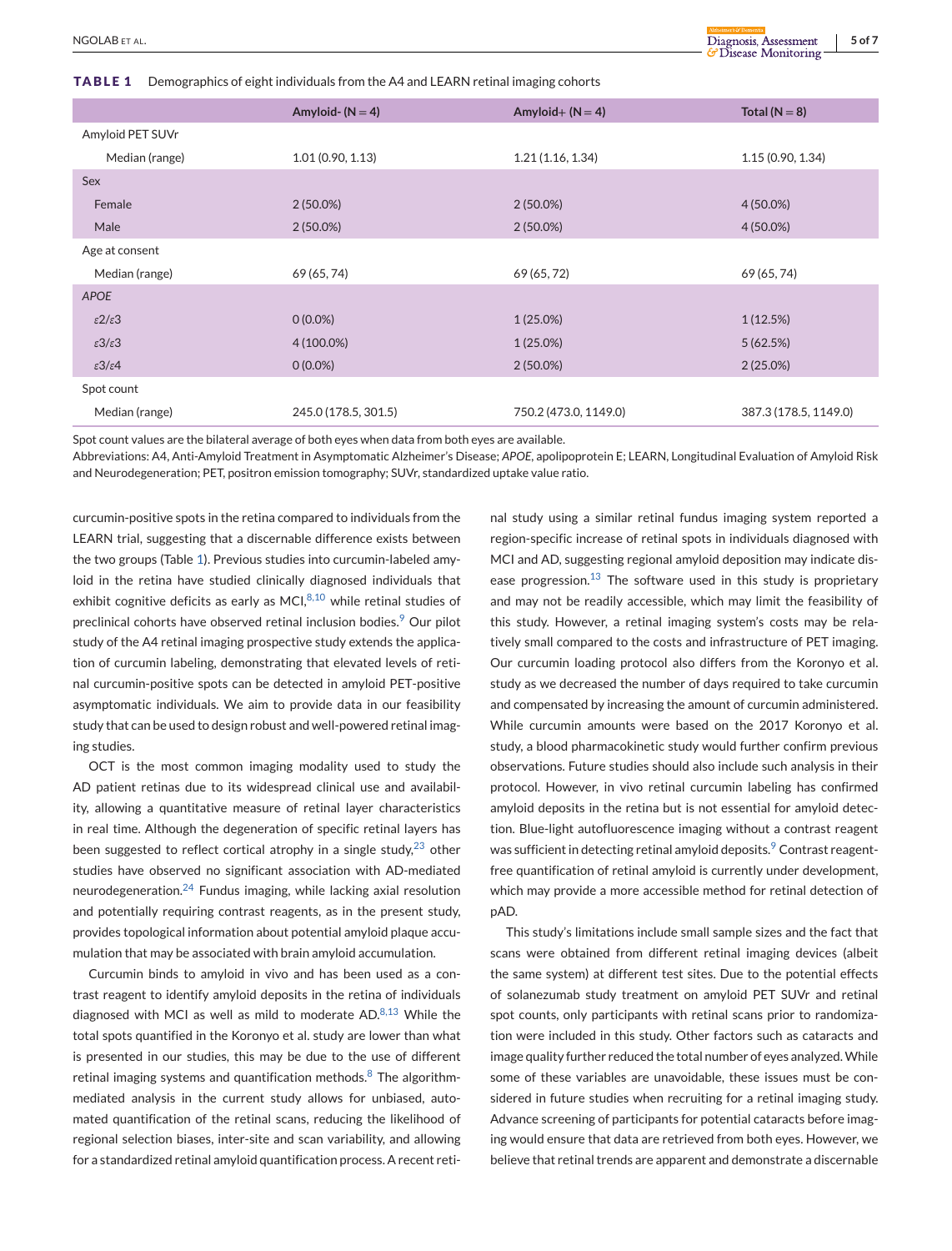<span id="page-7-0"></span>

**FIGURE 1** Comparison of retinal amyloid to brain amyloid. A, Total retinal spot counts from each eye over amyloid positron emission tomography (PET) standardized uptake value ratio (SUVr; left eye: n = 8, right eye: n = 6). B, Plot of total retinal spots from both eyes of each individual ( $n = 8$ ). C, Distribution of bilateral average retinal spots from all eyes ( $n = 8$ ) with Pearson's correlation (r) and 95% confidence interval (CI). D, Distribution of bilateral average spots grouped by amyloid PET SUVr level (amyloid+: n = 4, amyloid-: n = 4) and difference in means (*δ*) with 95% CI

difference that is worth reporting. More importantly, these data further align with previous retinal fundus imaging trials in AD patients. As the A4/LEARN retinal imaging trial is ongoing, we can expect to collect longitudinal data that will allow for a more comprehensive analysis of retinal amyloid changes over time. Larger sample sizes will allow us to look into the effects of sex and age on AD-associated retinal changes. A larger sample size allows for additional analysis to factor in effects from other AD cofactors such as family history, *APOE* status, and cognitive ability.

We observed a modest correlation between brain PET SUVr and retinal spot count, suggesting a pathologically relevant relationship between the brain and the retina. While a recent study suggests a relationship between the primary visual cortex and the inner plexiform layer of the retina, $25$  multiple regions of the neocortex were measured to calculate SUVr in this current study. Future retinal imaging study designs may consider measuring other brain regions associated with the retina, such as the lateral geniculate and primary visual cortex. Measurements of other layered regions such as the hippocampus may

yield exciting results, as a recent curcumin retinal study observed an inverse correlation between retinal spots and hippocampal volume.<sup>[13](#page-8-0)</sup>

We implement both bivariate and mixed model approaches in analyzing our data to demonstrate that even though our sample is small, we arrived at the same results regardless of the method chosen. Averaging values, especially in small data sets, may hide variations within the dataset. We achieved smaller confidence interval widths by using LME in our small dataset. While our conclusions remain the same regardless of the analysis in our study, future studies with larger datasets should undoubtedly consider implementing LME in their data analysis.

In summary, we detected elevated curcumin fluorescence levels suggesting that amyloid is present in the retinas of asymptomatic amyloid PET-positive individuals. The retinal imaging section of the A4 trial is actively recruiting individuals, which will provide data to characterize retinal amyloid pathogenesis. Determining the onset, spread, and morphology of AD will guide the use of retinal imaging as a biomarker for preclinical diagnosis.